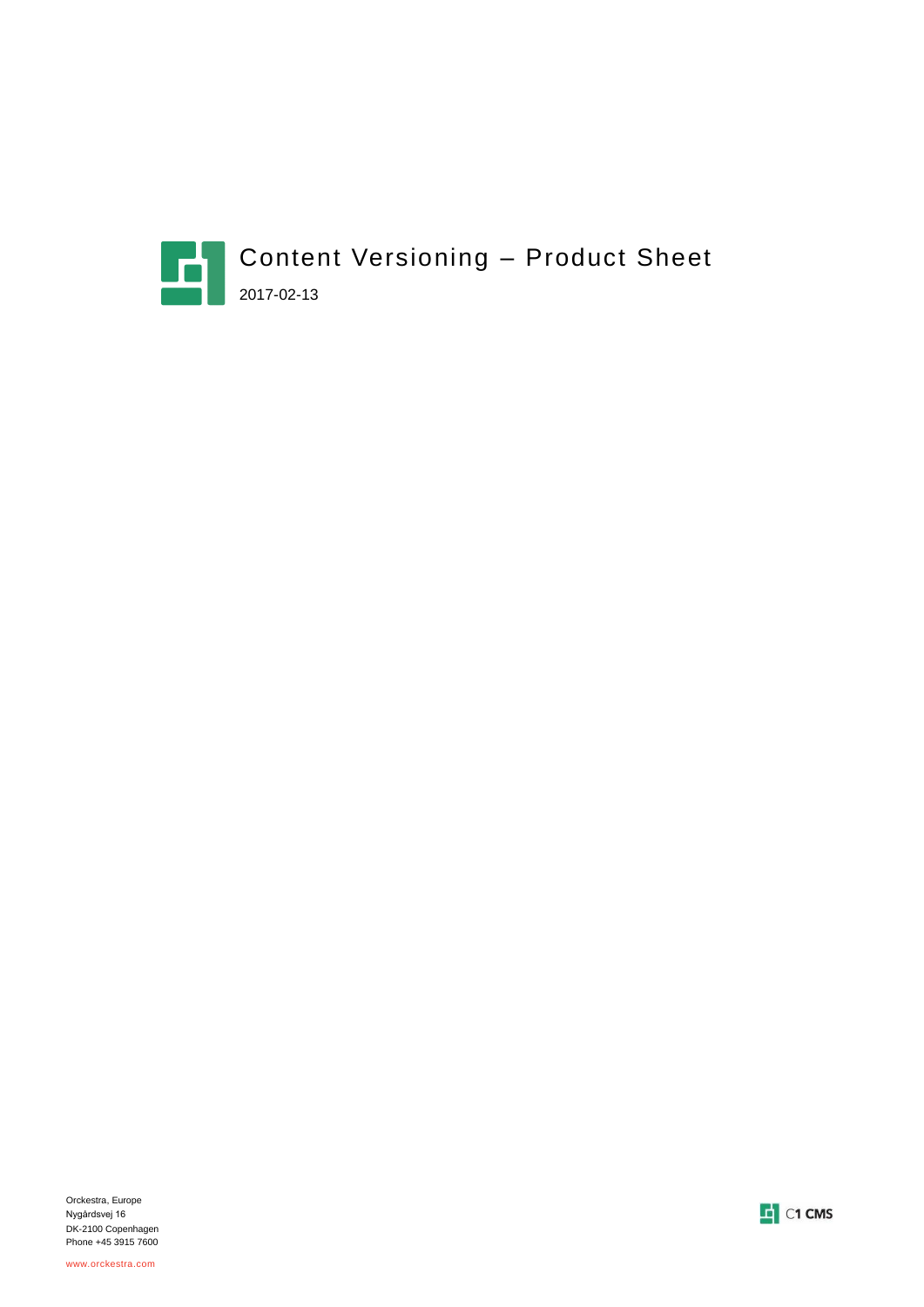# Keep Track of Your Creativity

Making copies, or snapshots, of web pages every now and then is a good practice for those who often edit them. It is even more critical if you are not the only person who does the editing and the number of pages is great.

Having an older version of a web page handy may save a lot of your time if something goes wrong with its current version.

The Content Versioning add-on keeps track of versions of web pages on C1 CMS based website. And not only web pages. Media files and data items are also taken a good care of.

The add-on integrates with the CMS Console and is available within a couple of clicks in the Content, Media and Data perspectives or centrally, in the System perspective.

|                            | $\circledcirc$<br>░<br>$\Delta$ DMIN $\sim$                                   |                                       |                           |                 |                                             |               |  |  |
|----------------------------|-------------------------------------------------------------------------------|---------------------------------------|---------------------------|-----------------|---------------------------------------------|---------------|--|--|
| 固                          | {ି} SYSTEM                                                                    | $\boxed{=}$ CONTENT MODIFICAT $\odot$ |                           |                 |                                             |               |  |  |
| $\equiv$                   | <b>PRINT</b><br>$\odot$ RESTORE<br><b>C</b> REFRESH<br><b>EXPORT TO EXCEL</b> |                                       |                           |                 |                                             |               |  |  |
| ₿                          | From 11/4/2015                                                                | 賜<br>$T_0$ 11/4/2015                  | 鼺<br>User                 |                 | All $~\sim$<br>$All ~ \sim$<br>Type<br>Task |               |  |  |
| $\Box$                     | <b>TIME</b>                                                                   | <b>USER</b>                           | <b>TASK</b>               | <b>Activity</b> | <b>Title</b>                                | <b>Type</b>   |  |  |
| ⊜                          | 11/4/2015 3:28:13 PM                                                          | $\beta$ admin                         | $\textcircled{r}$ Publish |                 | Features on this site                       | C1 Page       |  |  |
|                            | 11/4/2015 3:28:13 PM                                                          | $\beta$ admin                         | 2 <sup>2</sup> Edit       | Save            | Features on this site                       | C1 Page       |  |  |
| $\boxplus$                 | 11/4/2015 3:28:05 PM                                                          | $\beta$ admin                         | 2 Edit                    | Save            | Features on this site                       | C1 Page       |  |  |
| $\boldsymbol{\mathcal{G}}$ | 11/4/2015 3:28:02 PM                                                          | $2$ admin                             | 2 Edit                    | Save            | Features on this site                       | C1 Page       |  |  |
|                            | 11/4/2015 3:27:58 PM                                                          | $\alpha$ admin                        | 2 Edit                    | Save            | Features on this site                       | C1 Page       |  |  |
| හූ                         | 11/4/2015 3:27:53 PM                                                          | $2$ admin                             | $\textcircled{r}$ Publish |                 | Features on this site                       | C1 Page       |  |  |
|                            | 11/4/2015 3:27:53 PM                                                          | $\beta$ admin                         | 2 <sup>2</sup> Edit       | Save            | Features on this site                       | C1 Page       |  |  |
|                            | 11/4/2015 3:27:31 PM                                                          | $\beta$ admin                         | 2 Edit                    | Add             | Features on this site                       | C1 Page       |  |  |
|                            | 11/4/2015 3:27:08 PM                                                          | $\alpha$ admin                        | ← Publish                 |                 | <b>Getting Started</b>                      | C1 Page       |  |  |
|                            | 11/4/2015 3:26:52 PM                                                          | $\mathfrak{a}$ admin                  | 2 Edit                    | Save            | MediaArchive:/Office/10.jpg                 | C1 Media File |  |  |
|                            | 11/4/2015 3:25:54 PM                                                          | $\triangleright$ admin                | $\textcircled{r}$ Publish |                 | John Doe                                    | Profiles      |  |  |
|                            | 11/4/2015 3:25:54 PM                                                          | $\beta$ admin                         | $\Box \oplus$ Add         | Add             | John Doe                                    | Profiles      |  |  |
|                            | 11/4/2015 3:25:20 PM                                                          | $\mathfrak{a}$ admin                  | SendForApproval           |                 | <b>Getting Started</b>                      | C1 Page       |  |  |
|                            | 11/4/2015 3:25:17 PM                                                          | $2$ admin                             | 2 Edit                    | Save            | <b>Getting Started</b>                      | C1 Page       |  |  |
|                            | 11/4/2015 3:25:09 PM                                                          | $2$ admin                             | 2 Edit                    | Add             | <b>Getting Started</b>                      | C1 Page       |  |  |
|                            | 25 $\sim$                                                                     |                                       |                           |                 |                                             |               |  |  |

Not only can you view the version history of any particular web page, media file or a data item, but also view the contents of its specific version, restore a specific version and compare versions.

# Features

The Content Versioning add-on allows you to:

- Automate content versioning
- View all the changes in one place
- View only the changes you need
- View the version history of a page, a media file or a data item
- View previous versions
- Restore previous versions
- Restore deleted pages, media files and adata items
- Compare versions
- Print or export the log or reports

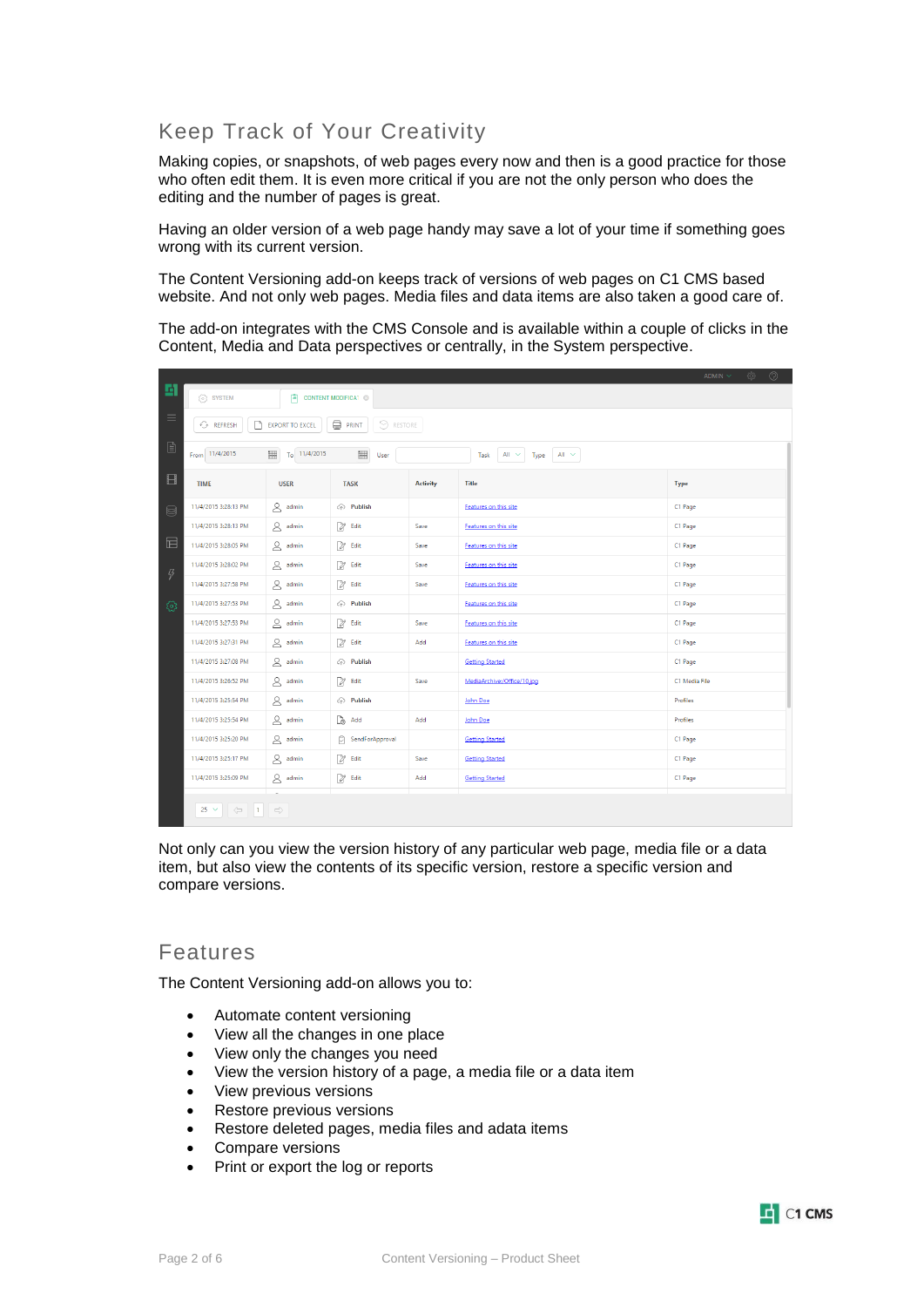#### Automatic Versioning

Versions are created automatically.

Every time you click **Save**, **Send for Approval**, **Send for Publication** or **Publish**, a version is created.

Focus on working with the content instead of saving copies.

| <b>CONTENT</b><br><b>VERSIONING REPORT ©</b><br><b>GETTING STARTED</b><br>n<br>$\circ$<br>E<br>127 |             |                            |                   |                        |  |  |  |
|----------------------------------------------------------------------------------------------------|-------------|----------------------------|-------------------|------------------------|--|--|--|
| $\odot$ REFRESH                                                                                    | Q VIEW      | COMPARE<br>$\odot$ RESTORE | $10 \times$       | <b>EXPORT TO EXCEL</b> |  |  |  |
| Time                                                                                               | <b>User</b> | <b>Task</b>                | <b>Activity</b>   |                        |  |  |  |
| 11/4/2015 3:30:47 PM                                                                               | ዶ<br>admin  | $\odot$ Publish            |                   |                        |  |  |  |
| 11/4/2015 3:30:38 PM                                                                               | $Q$ admin   | <b>SS</b> Unpublish        |                   |                        |  |  |  |
| 11/4/2015 3:30:30 PM                                                                               | $Q$ admin   | SendForPublicatio          |                   |                        |  |  |  |
| 11/4/2015 3:30:47 PM                                                                               | ୟ<br>admin  | V<br>Edit                  | 등 Save            |                        |  |  |  |
| 11/4/2015 3:30:28 PM                                                                               | $Q$ admin   | 2 Edit                     | ৰি Save           |                        |  |  |  |
| 11/4/2015 3:30:22 PM                                                                               | Զ<br>admin  | $2$ Edit                   | 图 Save            |                        |  |  |  |
| 11/4/2015 3:27:08 PM                                                                               | ୟ<br>admin  | <b>A</b> Publish           |                   |                        |  |  |  |
| 11/4/2015 3:25:20 PM                                                                               | $Q$ admin   | SendForApproval<br>c       |                   |                        |  |  |  |
| 11/4/2015 3:25:17 PM                                                                               | ப்<br>admin | Edit<br>12                 | 图 Save            |                        |  |  |  |
| 11/4/2015 3:25:09 PM                                                                               | ደ<br>admin  | Edit<br>V                  | $\Box \oplus$ Add |                        |  |  |  |

## Viewing Changes Centrally

| <b>SYSTEM</b><br>阊<br><b>CONTENT MODIFICAT ©</b><br>T63<br>ь<br><b>C</b> REFRESH<br><b>EXPORT TO EXCEL</b><br>o<br><b>PRINT</b><br>RESTORE |                   |                                               |                 |                             |  |  |  |
|--------------------------------------------------------------------------------------------------------------------------------------------|-------------------|-----------------------------------------------|-----------------|-----------------------------|--|--|--|
| 驆<br>鼺<br>11/4/2015<br>11/4/2015<br>All $\sim$<br>To<br>From<br>User<br>Task<br>Type                                                       |                   |                                               |                 |                             |  |  |  |
| <b>TIME</b>                                                                                                                                | <b>USER</b>       | <b>TASK</b>                                   | <b>Activity</b> | <b>Title</b>                |  |  |  |
| 11/4/2015 3:28:13 PM                                                                                                                       | ହ<br>admin        | $\textcircled{\scriptsize\textsf{a}}$ Publish |                 | Features on this site       |  |  |  |
| 11/4/2015 3:28:13 PM                                                                                                                       | ୟ<br>admin        | Edit<br>21                                    | Save            | Features on this site       |  |  |  |
| 11/4/2015 3:28:05 PM                                                                                                                       | Զ<br>admin        | Edit<br>1 27                                  | Save            | Features on this site       |  |  |  |
| 11/4/2015 3:28:02 PM                                                                                                                       | Ջ<br>admin        | Edit<br>71                                    | Save            | Features on this site       |  |  |  |
| 11/4/2015 3:27:58 PM                                                                                                                       | Զ<br>admin        | Edit<br>12                                    | Save            | Features on this site       |  |  |  |
| 11/4/2015 3:27:53 PM                                                                                                                       | ୁ<br>admin        | <b>A</b> Publish                              |                 | Features on this site       |  |  |  |
| 11/4/2015 3:27:53 PM                                                                                                                       | ହ<br>admin        | X<br>Edit                                     | Save            | Features on this site       |  |  |  |
| 11/4/2015 3:27:31 PM                                                                                                                       | Զ<br>admin        | Edit<br>  27                                  | Add             | Features on this site       |  |  |  |
| 11/4/2015 3:27:08 PM                                                                                                                       | Զ<br>admin        | <b>A</b> Publish                              |                 | <b>Getting Started</b>      |  |  |  |
| 11/4/2015 3:26:52 PM                                                                                                                       | Զ<br>admin        | Edit<br>X                                     | Save            | MediaArchive:/Office/10.jpg |  |  |  |
| 11/4/2015 3:25:54 PM                                                                                                                       | $\alpha$<br>admin | a Publish                                     |                 | John Doe                    |  |  |  |

Do you want to identify all those latest change no matter what content item was changed?

View the changes made to pages, data itesm or media files in one place.

Then click the item's title and get to the item for more.

# Viewing Changes Selectively

Do you need to view the changes made by a specific user or on a specific day only?

Filter the change log entries by time, user or activity and make your work with the log much easier.

| (o) SYSTEM                                                           | Ε                                               | <b>CONTENT MODIFICAT ©</b> |                 |            |  |  |  |  |
|----------------------------------------------------------------------|-------------------------------------------------|----------------------------|-----------------|------------|--|--|--|--|
| EXPORT TO EXCEL<br>PRINT<br>$\odot$ RESTORE<br><b>C</b> REFRESH<br>Ú |                                                 |                            |                 |            |  |  |  |  |
| 11/10/2015<br>From                                                   | To 11/10/2015<br>關<br>隰<br>user<br>User<br>Tack |                            |                 |            |  |  |  |  |
| <b>TIMF</b>                                                          | <b>USER</b>                                     | <b>TASK</b>                | <b>Activity</b> | Title      |  |  |  |  |
| 11/10/2015 11:25:21 AM                                               | $Q$ user                                        | M<br>Edit                  | Save            | MediaArchi |  |  |  |  |
| 11/10/2015 11:24:58 AM                                               | Զ<br>user                                       | a Publish                  |                 | Page 2     |  |  |  |  |
| 11/10/2015 11:24:55 AM                                               | $Q$ user                                        | M<br>Edit                  | Save            | Page 2     |  |  |  |  |
| 11/10/2015 11:24:17 AM                                               | $Q$ user                                        | <b>P</b> <sub>n</sub> Add  | Add             | Page 2     |  |  |  |  |
| 11/10/2015 11:24:10 AM                                               | $Q$ user                                        | Edit<br>12                 | Save            | Page 1     |  |  |  |  |
| 11/10/2015 11:24:01 AM                                               | user                                            | a Publish                  |                 | About us   |  |  |  |  |

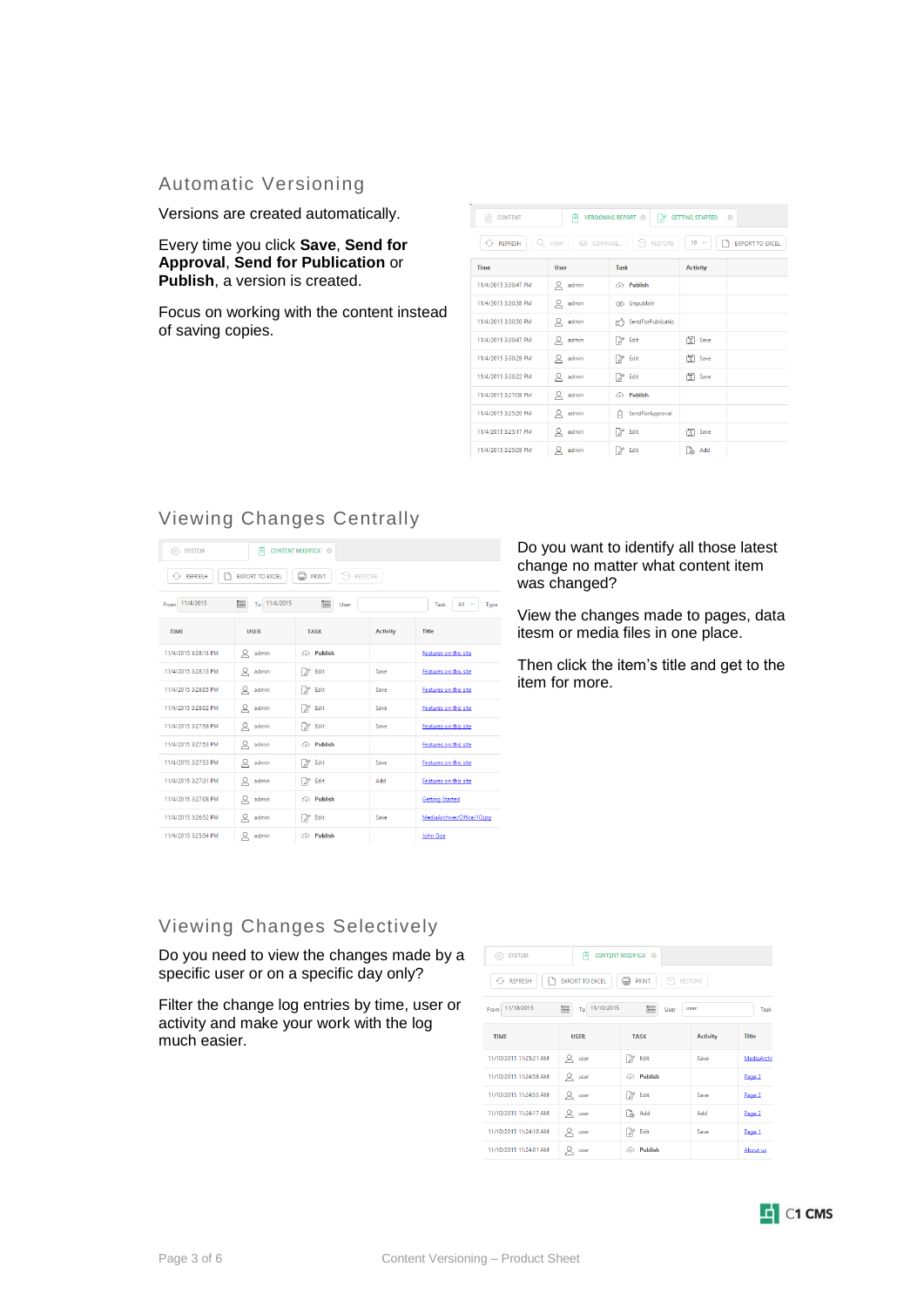### Viewing Version History



Do you want to see the version history of a web page, media file or data item?

Right-click it and click Versioning Report.

And the version history is at your service.

# Viewing Previous Versions

Are you wondering what a web page, a media file or a data item looked like a week ago?

Select its one-week-old version from the list and view it.

| $\odot$ REFRESH<br>$\mathsf Q$ view<br>$\odot$ RESTORE<br>$10 \sim$<br>S COMPARE<br>EXPORT TO EXCEL |             |             |                 |  |  |  |
|-----------------------------------------------------------------------------------------------------|-------------|-------------|-----------------|--|--|--|
| <b>Time</b>                                                                                         | <b>User</b> | <b>Task</b> | <b>Activity</b> |  |  |  |
| 11/10/2015 11:24:10 AM                                                                              | $Q$ user    | 2 Edit      | ার Save         |  |  |  |
| 11/10/2015 11:22:53 AM                                                                              | $Q$ admin   | ← Publish   |                 |  |  |  |
| 11/10/2015 11:22:49 AM                                                                              | $Q$ admin   | $2$ Edit    | বি Save         |  |  |  |
| 11/10/2015 11:21:16 AM                                                                              | admin<br>⊻  | ← Publish   |                 |  |  |  |
| 11/10/2015 11:21:13 AM                                                                              | $Q$ admin   | 2 Edit      | <b>S</b> Save   |  |  |  |
| 11/10/2015 11:21:03 AM                                                                              | $Q$ admin   | 2 Edit      | <u>ଟ</u> ି Save |  |  |  |
| 11/10/2015 11:20:25 AM                                                                              | $Q$ admin   | Add         | Add             |  |  |  |

### Restoring Previous Versions

| $\odot$ REFRESH<br>Q   | COMPARE<br><b>VIEW</b> | $\odot$ RESTORE | $10 \sim$       | <b>P</b> EXPORT TO EXCEL |
|------------------------|------------------------|-----------------|-----------------|--------------------------|
| <b>Time</b>            | User                   | <b>Task</b>     | <b>Activity</b> |                          |
| 11/10/2015 11:24:10 AM | $Q$ user               | $2$ Edit        | Save            |                          |
| 11/10/2015 11:22:53 AM | $Q$ admin              | ← Publish       |                 |                          |
| 11/10/2015 11:22:49 AM | $Q$ admin              | $2$ Edit        | <b>ଟ</b> Save   |                          |
| 11/10/2015 11:21:16 AM | admin<br>⊻             | ← Publish       |                 |                          |
| 11/10/2015 11:21:13 AM | $Q$ admin              | 2 Edit          | <b>图</b> Save   |                          |
| 11/10/2015 11:21:03 AM | $Q$ admin              | 2 Edit          | <u>ଟ</u> ି Save |                          |
| 11/10/2015 11:20:25 AM | admin                  | Add             | a Add           |                          |

Has something gone wrong with a web page, a media file or data item?

Don't worry. Select its previous good version from the list and restore it.

And resume your work from there.

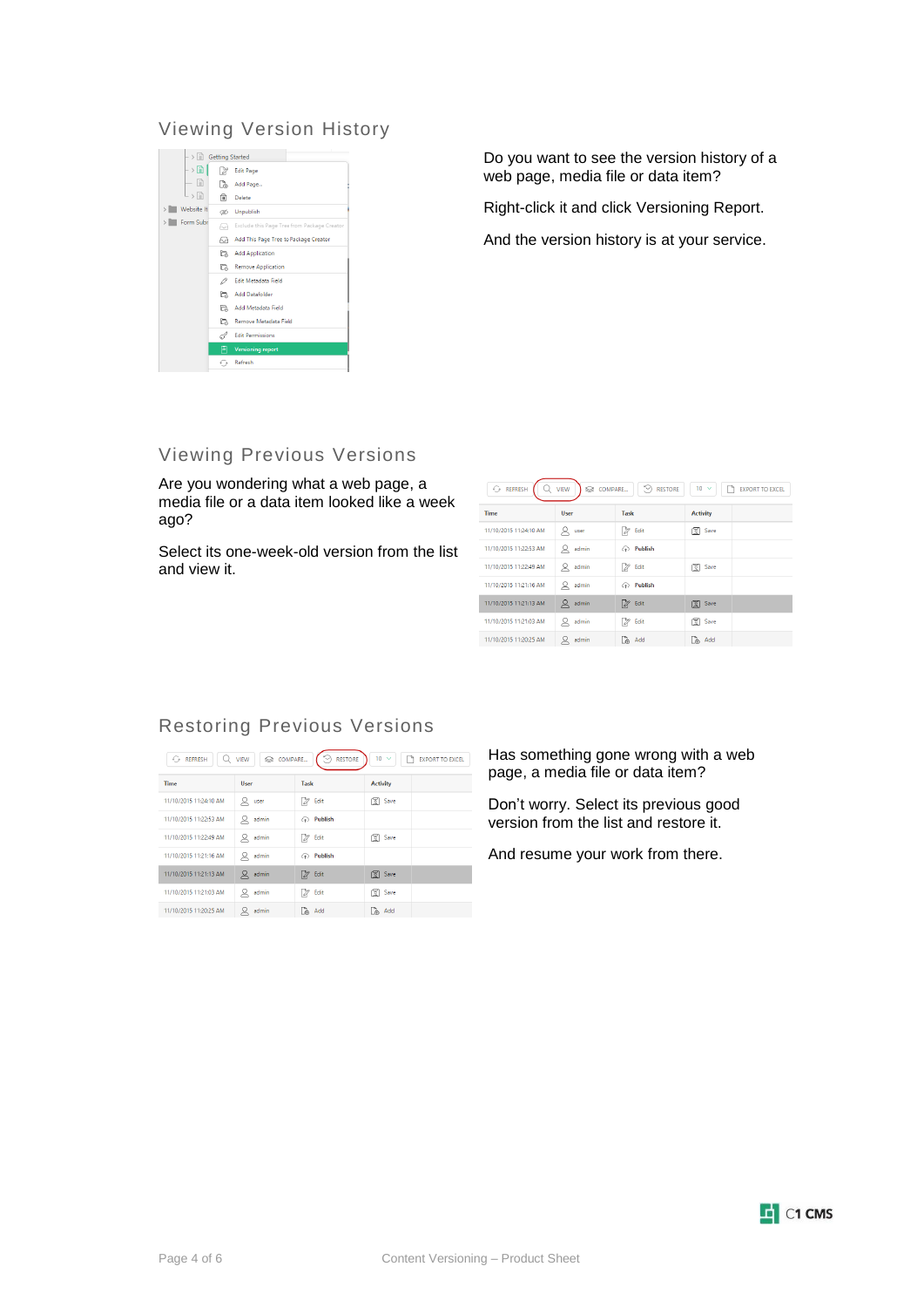#### Restoring Deleted Items

Have you deleted a page or some data but now you'd rather have it back?

You can undelete it in no time.

Find the "delete" record in the log and restore it.

In this way, you can undelete pages, media files, global data and page folder data items.

| (6) SYSTEM                                                           | <b>CONTENT MODIFICAT ©</b><br>E                       |                           |                 |        |  |  |  |  |
|----------------------------------------------------------------------|-------------------------------------------------------|---------------------------|-----------------|--------|--|--|--|--|
| $\odot$ RESTORE<br><b>EXPORT TO EXCEL</b><br>e<br>← REFRESH<br>PRINT |                                                       |                           |                 |        |  |  |  |  |
| From 11/10/2015                                                      | 賜<br>To 11/10/2015<br>圞<br>All $\sim$<br>User<br>Task |                           |                 |        |  |  |  |  |
| <b>TIME</b>                                                          | <b>USER</b>                                           | <b>TASK</b>               | <b>Activity</b> | Title  |  |  |  |  |
| 11/10/2015 1:05:00 PM                                                | $Q$ admin                                             | Delete<br>而               | Delete          | Page 1 |  |  |  |  |
| 11/10/2015 1:04:53 PM                                                | Զ<br>admin                                            | $\textcircled{r}$ Publish |                 | Search |  |  |  |  |
| 11/10/2015 1:04:53 PM                                                | ହ<br>admin                                            | V<br>Edit                 | Save            | Search |  |  |  |  |
| 11/10/2015 1:04:47 PM                                                | Զ<br>admin                                            | V<br>Edit                 | Add             | Search |  |  |  |  |
| 11/10/2015 1:04:39 PM                                                | ୁ<br>admin                                            | <b>A</b> Publish          |                 | Page 1 |  |  |  |  |
| 11/10/2015 1:04:35 PM                                                | admin                                                 | $\odot$ Publish           |                 | Page 2 |  |  |  |  |

## Comparing Versions



Are you wondering what exactly has changed in a page, media file or data item since yesterday?

Compare it with the latest version.

If you like, you might as well compare two non-current versions.

And with web pages, you can even see the actual changes in the content.

## Printing and Exporting

Do you want a printout of content changes or more convenient way of working with report data?

Print the modification log or a specific versioning report. Or export the log entries to an Excel spreadsheet.

You can also fine-tune the printed or exported reports by filtering their entries.

| <b>SYSTEM</b><br>58  | E                                     | <b>CONTENT MODIFICAT ©</b>                                    |                                                   |                                                                          |                                    |                                                |
|----------------------|---------------------------------------|---------------------------------------------------------------|---------------------------------------------------|--------------------------------------------------------------------------|------------------------------------|------------------------------------------------|
| REFRESH<br>⊙         | <b>EXPORT TO EXCEL</b>                | o<br>9<br><b>PRINT</b>                                        | RESTORE                                           |                                                                          |                                    |                                                |
| 11/4/2015<br>From    | 煕<br>11/4/2015<br>To                  | 匷<br>User                                                     |                                                   | Task                                                                     | All<br>Type                        | All -                                          |
| <b>TIME</b>          | <b>USER</b>                           | <b>TASK</b>                                                   | <b>Activity</b>                                   | Title                                                                    |                                    |                                                |
| 11/4/2015 3:28:13 PM | ዱ<br>admin                            | Publish<br>⋒                                                  |                                                   | Features on this site                                                    |                                    |                                                |
| 11/4/2015 3:28:13 PM | 2<br>منصاوق<br>×B<br>я                | <b>The qua</b><br>$\sigma$ - $\tau$<br>$\leftarrow$<br>$\sim$ | e.                                                | Canturns an this site<br>ContentModificationLog-2014-08-12-13-16 - Excel |                                    |                                                |
| 11/4/2015 3:28:05 PM | 2<br>ă<br><b>FILE</b>                 | <b>HOME</b><br>INSERT                                         | PAGE LAYOUT                                       | <b>FORMULAS</b><br>DATA                                                  | <b>REVIEW</b>                      | VIEW                                           |
| 11/4/2015 3:28:02 PM | X,<br>2<br>a<br>$\mathbb{R}$ .        | Calibri<br>$-11$                                              | $\equiv$<br>$A^{\star}$ $A^{\star}$<br>$_{\rm v}$ | ₽<br>$\equiv$<br>ままき用・                                                   | General<br>٠<br>$S - 96$ ,         | <b>F</b> <sub>(a)</sub> Condition<br>Format as |
| 11/4/2015 3:27:58 PM | Paste<br>×<br>ని<br>ð                 | <u>⊎ -  ⊠ -   Ôa - A -</u><br>$\cal I$<br>B                   |                                                   | 任 一 秒 -                                                                  | 58.28                              | Cell Style                                     |
| 11/4/2015 3:27:53 PM | Clipboard G<br>8<br>a<br>A1           | Font<br>۰<br>÷                                                | G.<br>fx<br>Time                                  | Alignment<br>61                                                          | Number<br>Б.                       | s                                              |
| 11/4/2015 3:27:53 PM | 2<br>a                                | A                                                             | B                                                 |                                                                          |                                    | Ċ                                              |
| 11/4/2015 3:27:31 PM | Time<br>1<br>8<br>ă<br>$\overline{a}$ | 2014-08-12 13:15:30 admin                                     | V User                                            |                                                                          | <b>v</b> Task<br>Publish           |                                                |
| 11/4/2015 3:27:08 PM | 3<br>2<br>ð<br>$\overline{a}$         | 2014-08-12 12:00:06 admin<br>3014.00.13.13/00/0E edition      |                                                   |                                                                          | Publish<br>Consideration Genetical |                                                |